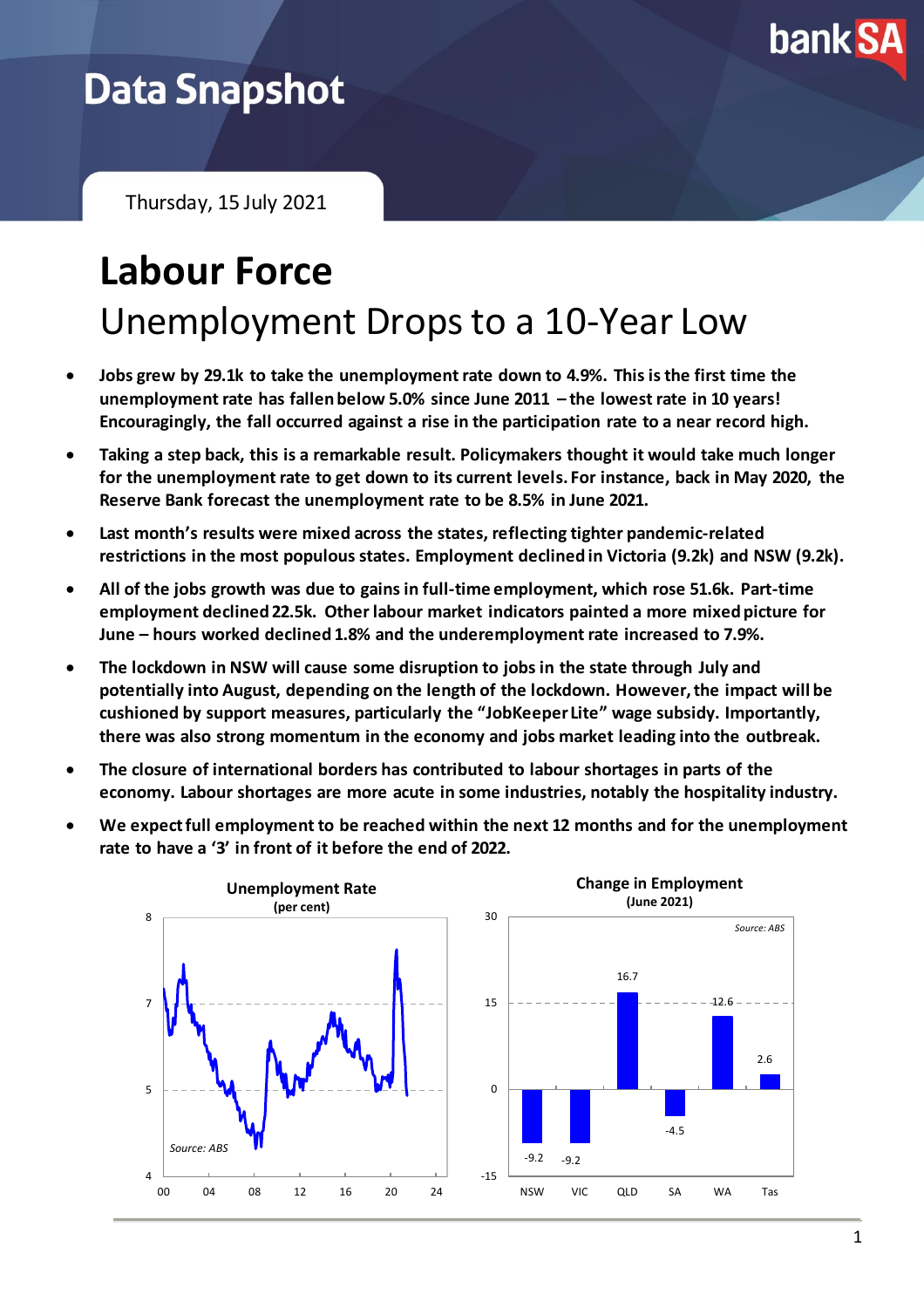June was another solid month for the labour market. Jobs grew by 29.1k to take the unemployment rate down to 4.9%. This is the first time the unemployment rate has fallen below 5.0% since June 2011 – the lowest rate in 10 years! This is remarkable considering it was only last year we experienced the largest quarterly fall in economic activity on record. And recall in May a whopping 115.2k jobs were added. Encouragingly, the fall in the unemployment rate occurred against a rise in the participation rate to a near record high.

This reflects strong momentum in the labour market heading into the lockdown which hit NSW in late June. The lockdown will likely disrupt jobs growth in the state in July, and depending how long the restrictions last, probably also into August.

#### **The states and territories**

The results were mixed across the states, reflecting a tightening of pandemic-related restrictions in the most populous states.

Employment declined in Victoria (9.2k) alongside the lockdown imposed in the first half of the month. There was also a drop in NSW (9.2k) following the imposition of restrictions in the back end of June. There was also a decline in jobs in the ACT (5.9k), the Northern Territory (5.1k) and South Australia (4.5k).

In contrast, Queensland (16.7k), WA (12.6k) and Tasmania (2.6k) all added jobs in the month. Note because of seasonal adjustment, the regional figures do not sum to the national total.

#### **Full-time vs part-time**

Another positive was that all of the jobs growth was due to gains in full-time employment, which rose 51.6k. Part-time employment declined 22.5k.

Following the immediate impact of the pandemic, part-time employment recovered quicker than full-time employment. However, as the economy has continued to recover, full-time employment has grown quickly and its recovery has now eclipsed the recovery in part-time employment. Fulltime employment is sitting 148.5k (1.7%) higher than its pre-pandemic level – benchmarked at February 2020. Meanwhile, part-time jobs are 10.7k (0.3%) higher than the same comparison point. This could reflect that the industries hardest hit by the pandemic and which remain subdued, like tourism and hospitality, rely on part-time and casual staff.

### **Unemployment rate**

The unemployment rate fell 0.2 percentage points to 4.9% – the lowest in 10 years. This signals the labour market is now moving beyond the recovery phase into an expansion phase, an incredible achievement considering where we have come from.

In 2020, the unemployment rate surged up to 7.4%. And policymakers and market economists alike thought it would take much longer for the unemploymentrate to get down to its current levels. For instance, in May 2020 the Reserve Bank forecast the unemployment rate to be 8.5% in June 2021.

In June, the decline in the unemployment rate was supported by the participation rate rising, but remaining at 66.2% on a rounded basis, not far from the record high of 66.3% in March 2021.

### **Gender split**

Jobs growth in the month was driven by growth in male employment (up 29.5k). On the other hand, female employment was down 0.4k. This potentially reflects that females tend to make up a greater proportion of employees in industries which are most impacted by lockdowns.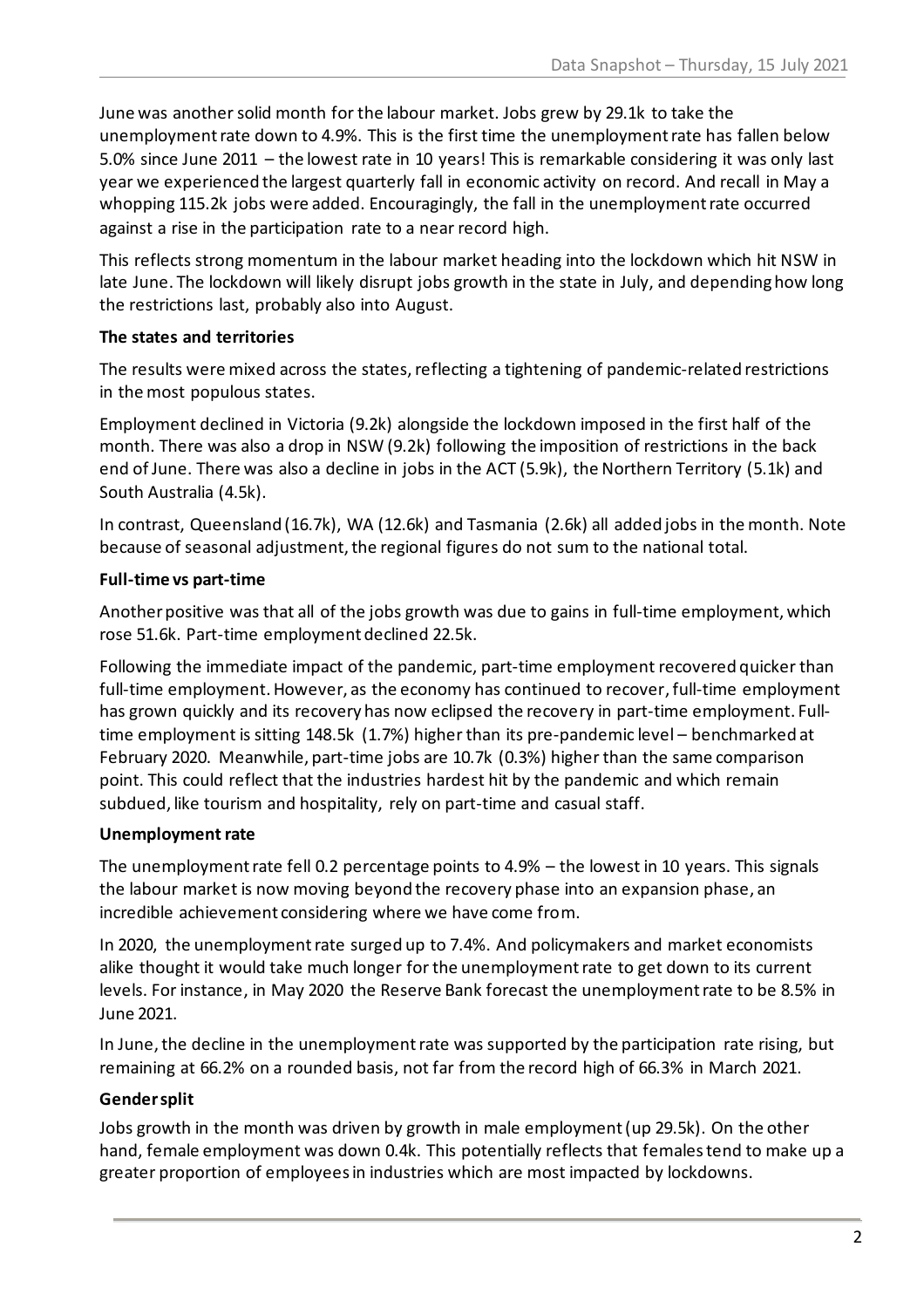Encouragingly, both male and female employment remain above pre-pandemic levels. Female employment is 92.1k (1.5%) higher than February 2020 and male employment is 67.1k (1.0%) higher.

#### **Other labour market measures**

Despite the improvement in jobs numbers and unemployment, other labour market indicators paint a more mixed picture for June. Hours worked declined 1.8%, reflecting workers' hours being cut back amid restrictions in some states, particularly in Victoria. This series has also been fairly volatile over recent months.

Underemployment also increased to 7.9% from 7.4% in May, when it touched its lowest level in over seven years, although still remains below pre-pandemic levels. The underutilisation rate ticked up 0.3 percentage points to 12.8%.



#### **Impact of lockdowns**

A number of states imposed lockdowns which will be captured in the July data. Aside from NSW, there was also lockdowns in Queensland, Western Australia and the Northern Territory around the end of June and into the start of July.

Previous experience suggests the economy rebounds quickly from snap lockdowns, and some of the losses are offset by pent up demand when restrictions ease. In other words, short lockdowns might lead to some temporary disruptions, like a fall in hours worked. However, businesses are generally unlikely to reduce headcount on the basis of a one-week lockdown for example.

A more prolonged lockdown, like what NSW is now facing, will have more material implications. The impact will be cushioned by support measures, in particular the "JobKeeper Lite" wage subsidy which gives businesses payments, conditional on maintaining current staffing levels. Regardless, some disruption to jobs in NSW is likely through July and into August, depending on the length of the lockdown.

#### **Impact of border closures**

The closure of international borders has contributed to labour shortages in parts of the economy. Job vacancy data has shown a surge in the hospitality industry, and to a lesser extent, in healthcare, retail and business services (which captures information, media & telecom; financial & insurance; rental, hiring & real estate; professional, scientific & technical; and administrative &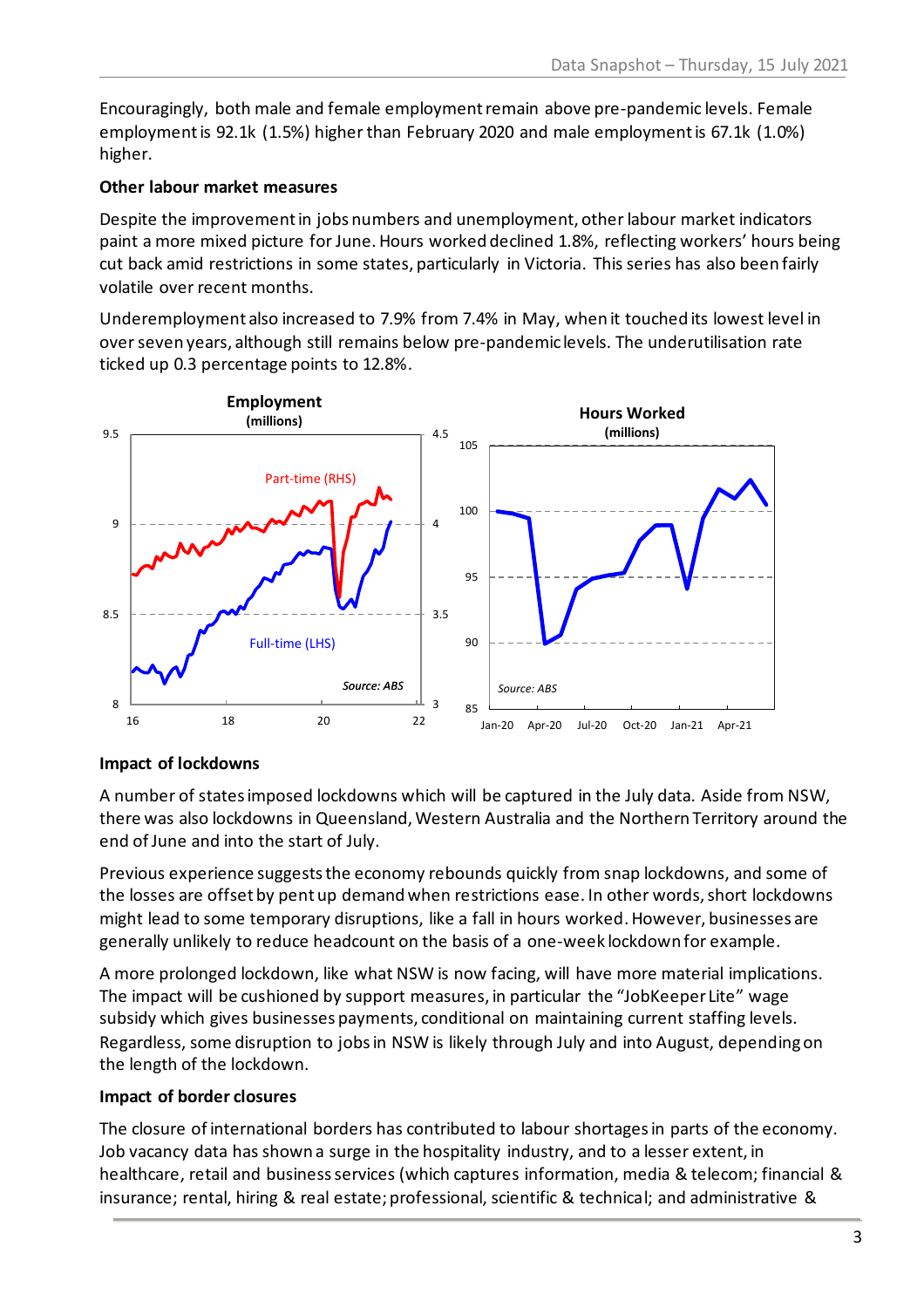support services). This is consistent with the reports we have been hearing from businesses for some time.

While there have been anecdotes of wage pressures in some pockets of the economy, in relation to these shortages, this has, so far, not translated into a broader pick up in wages growth. In the March quarter, annual wages growth was 1.5%, not far off a record low of 1.4% in the September quarter 2020.

These labour shortages are unlikely to be alleviated until international borders reopen. And as more spare capacity in the labour market is absorbed with the ongoing expansion in economic activity, it is likely that reports of labour shortages will only intensify.

#### **Outlook**

There is still strong underlying momentum in the labour market. Moreover, leading indicators like jobs vacancies are still very elevated. The lockdown in NSW is likely to temporarily weigh on jobs growth. There are clearly downside risks over the coming period, if for example the lockdown is dragged out, or there are fresh and prolonged outbreaks in other states. Although we will eventually make more progress on the vaccine rollout, and this will reduce the risk of further COVID-related disruptions in the future.

However, looking beyond the short-term disruptions, on balance we continue to expect the unemployment rate will trend down to fall below 4.5% by the end of the year. It is likely to reach full employment within the next 12 months and have a '3' in front of it by the end of 2022. In turn, we expectthis will drive upwards pressure on wages, and ultimately push the Reserve Bank to lift the cash rate in early 2023.

> **Matthew Bunny and Jarek Kowcza** Ph: 02-8254-0023